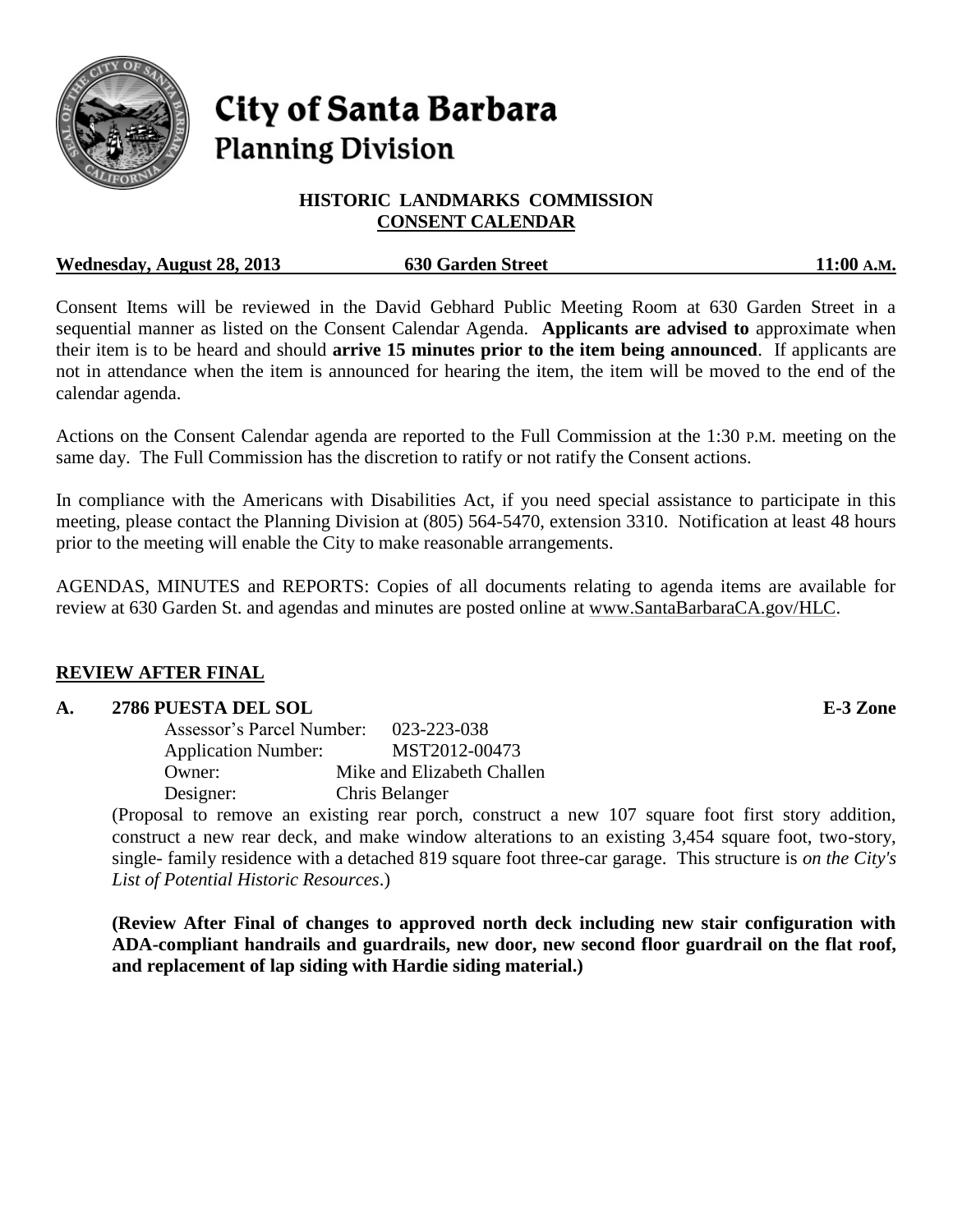## **CONTINUED ITEM**

#### **B. 32 W CARRILLO ST C-2 Zone**

| Assessor's Parcel Number:  | 039-281-028             |
|----------------------------|-------------------------|
| <b>Application Number:</b> | MST2013-00285           |
| Owner:                     | Carrillo Pacific, LLC   |
| Applicant:                 | <b>Shubin Donaldson</b> |

(This is a revised project description: Proposal for the removal of existing concrete curbs and chain link fence and the construction of a 420 linear foot, 8'-0" tall site wall. This parcel is within the 100% parking Zone of Benefit and the area of work is located to the north of the former Greyhound Bus station.)

## **FINAL REVIEW**

#### **C. 0 BLK W MASON ST**

| Assessor's Parcel Number:  | ROW-002-096           |
|----------------------------|-----------------------|
| <b>Application Number:</b> | MST2010-00261         |
| Owner:                     | City of Santa Barbara |
| Applicant:                 | John Ewasiuk          |

(Proposal to replace the structurally deficient Mason Street Bridge over Mission Creek and increase channel capacity in accordance with the approved 2001 Lower Mission Creek Flood Control Project Environmental Impact Report/Environmental Impact Statement. The existing bridge span is 35 feet and the new bridge span will be 55 feet; the existing road bed width is 24.4 feet and the new road bed width will be 28 feet. Overall existing bridge width is 33.4 feet and is proposed to be 49.5 feet.)

## **FINAL REVIEW**

## **D. 1221 ANACAPA ST**

| Assessor's Parcel Number:  | 039-183-046           |
|----------------------------|-----------------------|
| <b>Application Number:</b> | MST2013-00267         |
| Owner:                     | City of Santa Barbara |
| Applicant:                 | Eric Maple            |

(Proposal to add six antennas on top of the Granada Garage to serve Police and Fire Communications. Proposed are one 18'-0" spire antenna on a tower roof, one 2'-0" diameter drum antenna, two 6'-0" whip antennas mounted on the wall of the elevator tower, and two 12" square plate antennas mounted on the exterior wall of the garage.)

**(Final Approval of revised details is requested. Project was last reviewed on July 17, 2013.)**